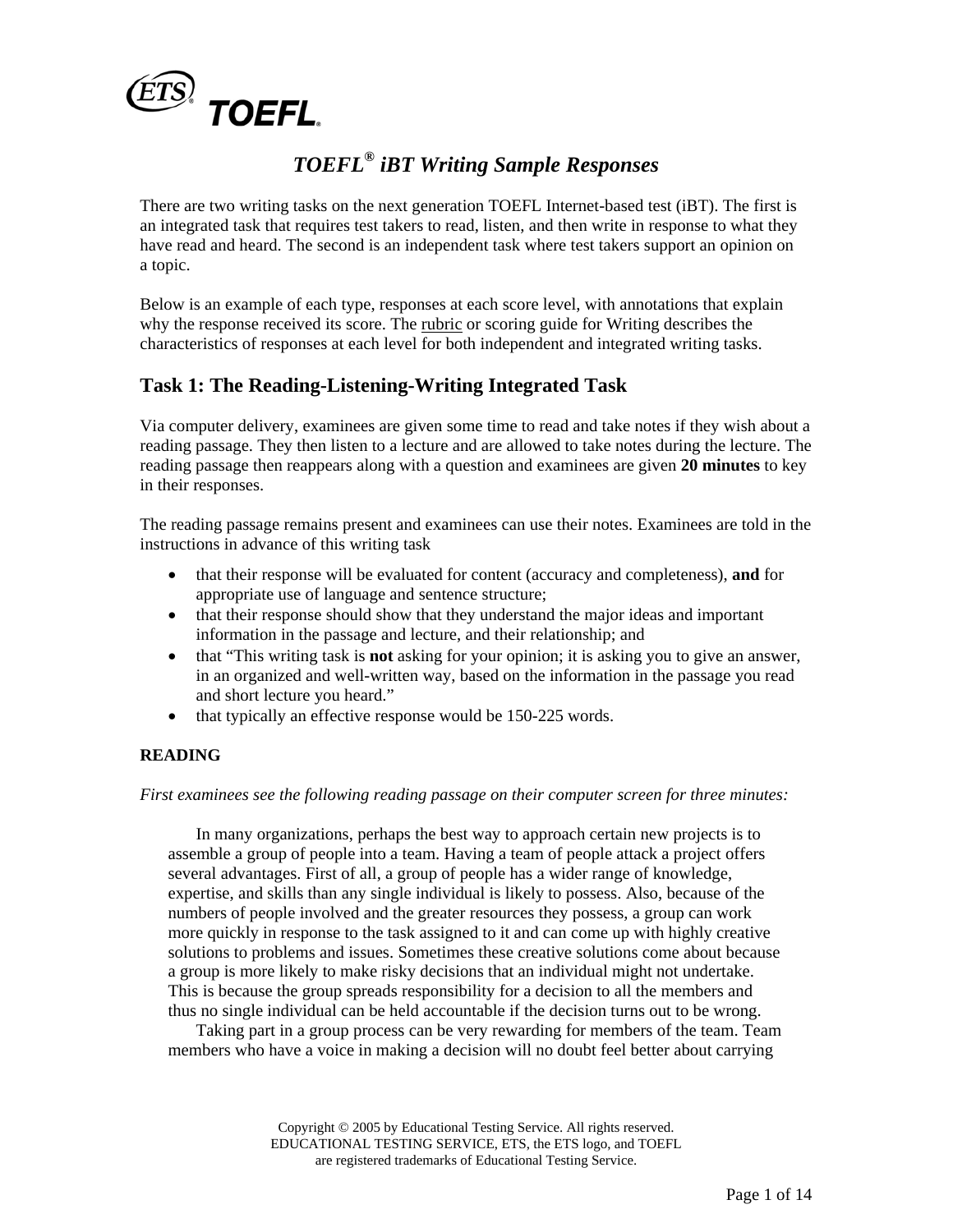out the work that is entailed by that decision than they might doing work that is imposed on them by others. Also, the individual team member has a much better chance to "shine," to get his or her contributions and ideas not only recognized but recognized as highly significant, because a team's overall results can be more far-reaching and have greater impact than what might have otherwise been possible for the person to accomplish or contribute working alone.

*A narrator then says, "Now listen to part of a lecture on the topic you just read about."* 

*Then examinees listen to and can take notes on the following lecture, the script of which is given below.* 

# **LISTEN**

#### *They view:*

A picture of a male professor standing in front of a class

#### *They listen to:*

(Professor) Now I want to tell you about what one company found when it decided that it would turn over some of its new projects to teams of people, and make the team responsible for planning the projects and getting the work done. After about six months, the company took a look at how well the teams performed.

On virtually every team, some members got almost a "free ride" ... they didn't contribute much at all, but if their team did a good job, they nevertheless benefited from the recognition the team got. And what about group members who worked especially well and who provided a lot of insight on problems and issues? Well...the recognition for a job well done went to the group as a whole, no names were named. So it won't surprise you to learn that when the real contributors were asked how they felt about the group process, their attitude was just the opposite of what the reading predicts.

Another finding was that some projects just didn't move very quickly. Why? Because it took so long to reach consensus...it took many, many meetings to build the agreement among group members about how they would move the project along. On the other hand, there were other instances where one or two people managed to become very influential over what their group did. Sometimes when those influencers said "That will never work" about an idea the group was developing, the idea was quickly dropped instead of being further discussed. And then there was another occasion when a couple influencers convinced the group that a plan of theirs was "highly creative." And even though some members tried to warn the rest of the group that the project was moving in directions that might not work, they were basically ignored by other group members. Can you guess the ending to \*this\* story? When the project failed, the blame was placed on all the members of the group.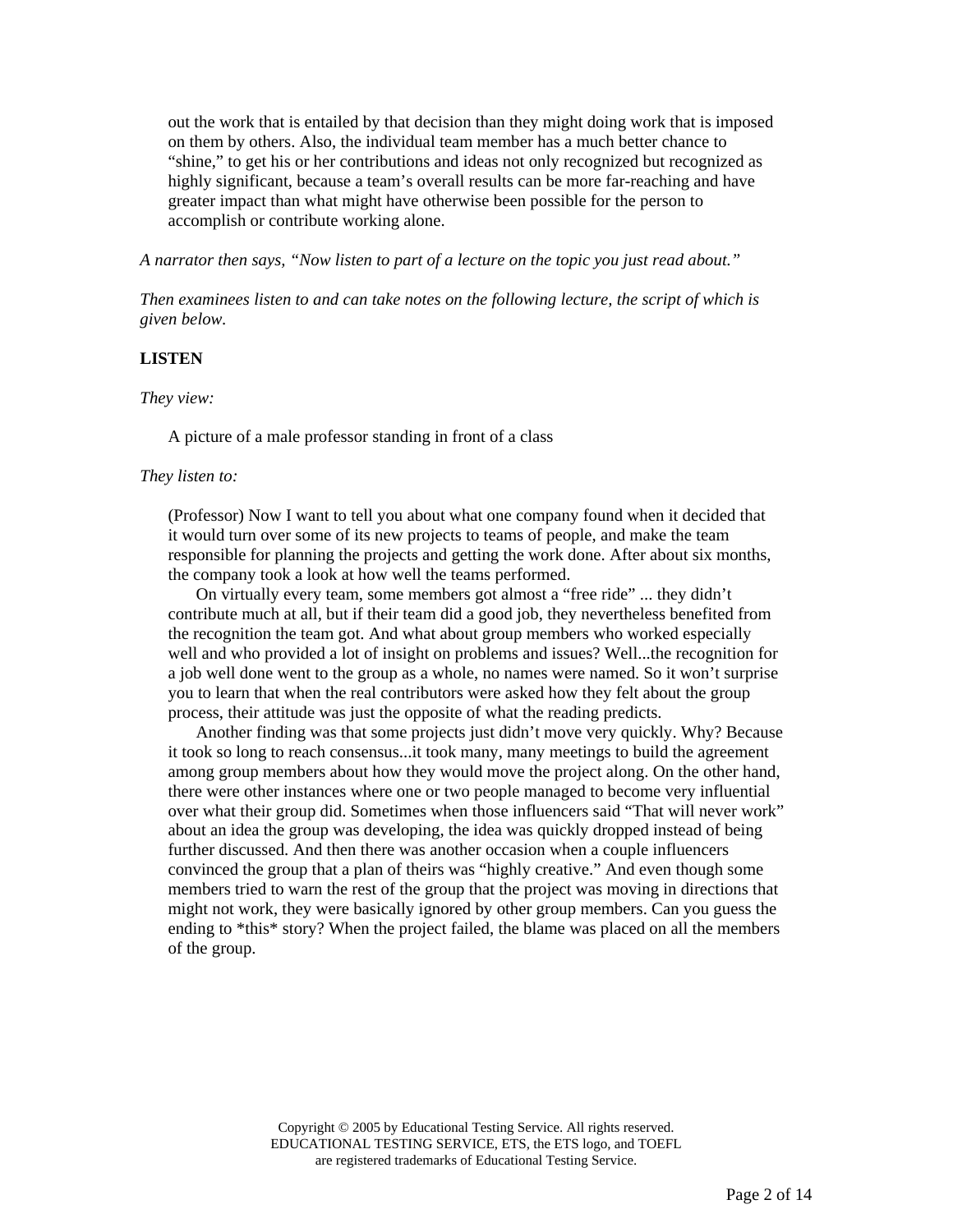# **READING**

*The reading passage then reappears and the following directions and question appear on the screen:* 

#### *They read:*

You have **20 minutes** to plan and write your response. Your response will be judged on the basis of the quality of your writing and on how well your response presents the points in the lecture and their relationship to the reading passage. Typically, an effective response will be 150 to 225 words.

#### *They respond to:*

Summarize the points made in the lecture you just heard, explaining how they cast doubt on points made in the reading.

#### **Benchmark Annotations: Reading-Listening-Writing Task**

#### **Level 5 Benchmark Examinee Response:**

 The lecturer talks about research conducted by a firm that used the group system to handle their work. He says that the theory stated in the passage was very different and somewhat inaccurate when compared to what happened for real.

 First, some members got free rides. That is, some didn't work hard but gotrecognition for the success nontheless. This also indicates that people who worked hard was not given recognition they should have got. In other words, they weren't given the oppotunity to "shine". This derectly contradicts what the passage indicates.

 Second, groups were slow in progress. The passage says that groups are nore responsive than individuals because of the number of people involved and their aggregated resources. However, the speaker talks about how the firm found out that groups were slower than individuals in dicision making. Groups needed more time for meetings, which are neccesary procceedures in decision making. This was another part where experience contradicted theory.

 Third, influetial people might emerge, and lead the group towards glory or failure. If the influent people are going in the right direction there would be no problem. But in cases where they go in the wrong direction, there is nobody that has enough influence to counter the decision made. In other words, the group might turn into a dictatorship, with the influential party as the leader, and might be less flexible in thinking. They might become one-sided, and thus fail to succeed.

#### **Rating Annotation**

Once you read past what seem to be the results of poor typing, this Benchmark 5 does an excellent job of presenting the points about the contribution and recognition of group members as well as about speed of group decisions. The final paragraph contains one noticeable error ("influent"), which is then used correctly two sentences later ("influential"). Overall, this is a successful response and scored within (though perhaps not at the top of) the 5 level.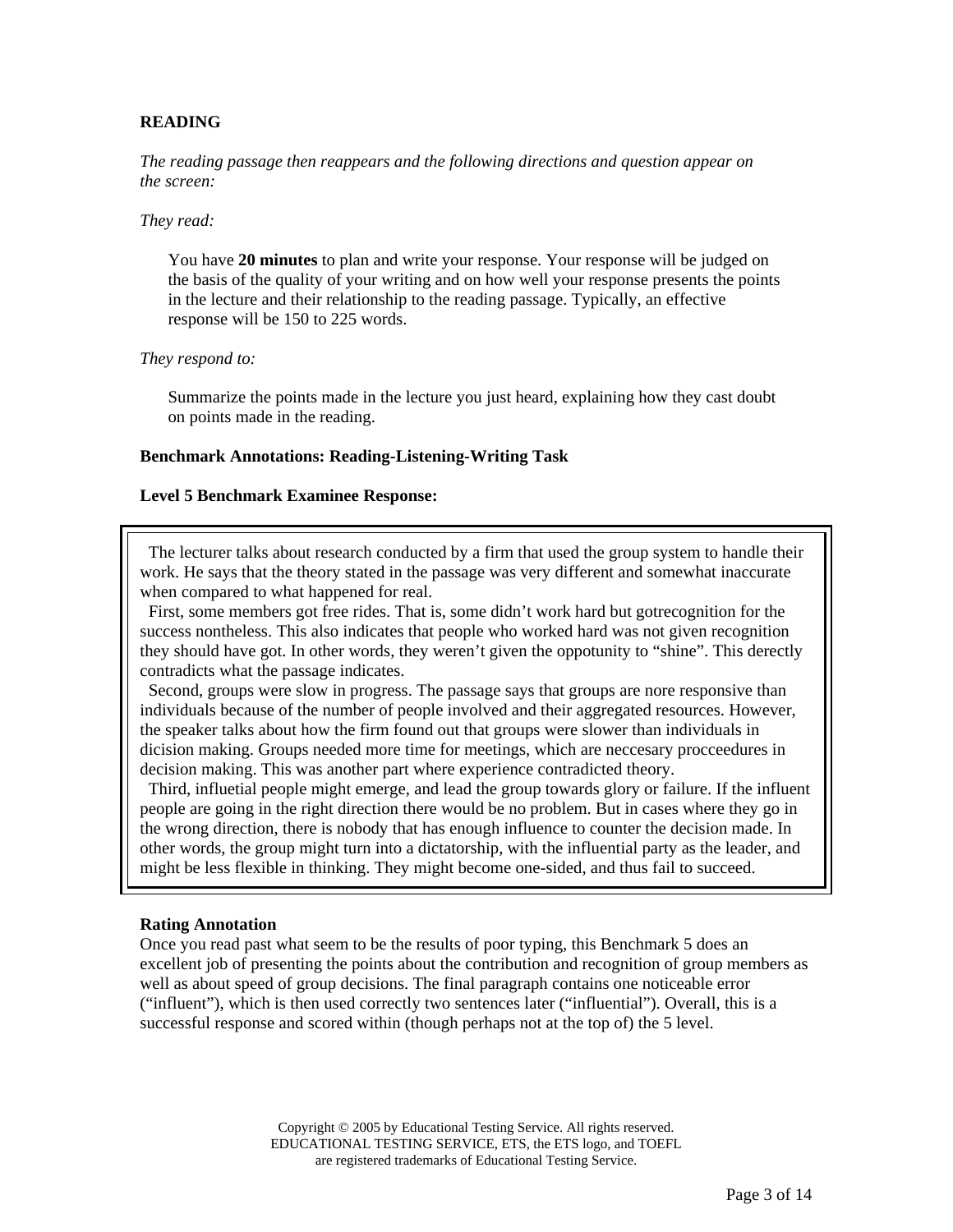# **Additional Level 5 Response:**

And lastly, paragraph says that everyone feels responsible for their own part, and all together they are all more effective as a team. In the lecture, doubt was expressed concerning the advantages of the recent trend of forming teams to tackle projects, which was mentioned in the reading.

to begin with, the lecturer agrues that although a group tends to have a greater resource of skills and expertises, these resources may not necessarily be effefectively used. according to a recent company project, it was found that one or two members dominated over the whole group, when the dominant members asserted or banned an idea, most of the other group members would follow their ideas and "suppress" the other ideas that were suggested, even if the other ideas were more creative and innovative.

secondly, it was proved that, on the contrary of the reading, progress in the project was very slow. this was the result of long debates over reaching a compromise as ideas were diverted and consenus took a lenghty period of time.

thirdly, as a group would be credited collectively, quite a number of unfair situations appeared. in the group. it was found that some members did not work hard at all and got a "free ride". however, those worked harder were not rewarded for their extra efforts as their individual efforts would not be recognized.

concluding, via the results of a recent company that adopted the "group method" of tackling projects, the lecturer projected doubts that contradicted with the central standpoint of the reading. the lecturer believes that skills and expertise cannot be maximized in a group, progress is slow and the overall results of the team is not a fair assessment of the individual members of the groupwhich contradicts with the central standpoint of the reading.

# **Level 4 Benchmark Examinee Response:**

The lecture that followed the paragraph on the team work in organizations, gave some negative views of the team work itself.

Firstly, though it was said in the paragraph that the whole team idea would probably be faster than the individual work, it was said in the lecture just the opposite: it could actually be a lot slower. That is because team members would sometimes take more time than needed just to reach the same conclussions, or just even to simply decide where to go from certain point to the next on.

Secondly, paragraph suggests that by doing work as a team might give you an "edge", the lecture suggests that that might also be a negative thing as well. The people who made themselves leaders in the group may just be wrong in certain decisions, or just simple thing something is so creative, when in reality it is not and it would not work, but the rest of the people would nevertheless still follow them, and end up not doing well at all.

And lastly, paragraph says that everyone feels responsible for their own part, and all together they are all more effective as a team. The lecture suggests quite the opposite in this case as well. It suggests that some team members are there only for the "free ride", and they don't do much of anything to contribute, but still get the credit as a whole.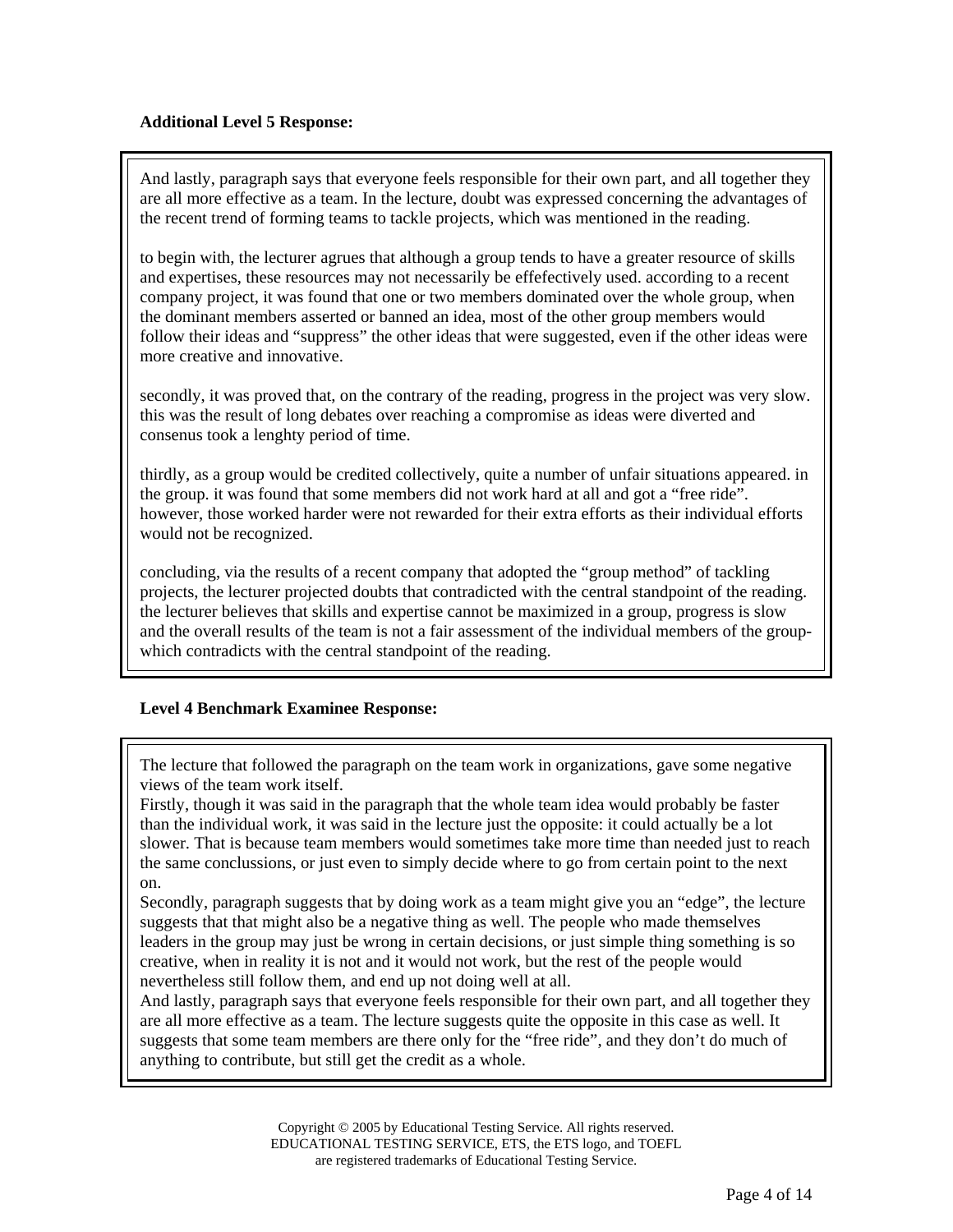## **Rating Annotation**

This Benchmark 4 does well at attempting to interweave the points from the passage and lecture and does a good job of discussing the reaching of consensus and the issue of the "free ride." But the second body paragraph does not communicate the issue of the negative effect of people who dominate the group as clearly. The key sentence in this paragraph ("The people who made themselves leaders in the group may just be wrong in certain decisions, or just simple thing something is so creative, when in reality it is not and it would not work, but the rest of the people would nevertheless still follow them, and end up not doing well at all") represents enough of a lapse in clarity that this response is scored as a 4.

## **Two Additional Level 4 Responses**

## **Additional Level 4 Response 1:**

According to the lecture, the group work was found to have several disadvantage.

 First, in a team, those who do not lively participate in the projects could enjoy free time yet gain the benefit from the team's success as the real contributors do. Even though the success is much obliged to the real contributors, they are not be praised but it is the group as a whole that enjoy the success. It is not rewarding as the reading predicts.

 Second, in contrast to the reading's claim that a group can work quickly, the study showed that it's the opposite. That is because it takes extra times to reach consensus and build agreement among members.

 In addition, the influencer in the group can ruin the projects. The ideas rejected by the influencer are simply dropped even though other people think it is quite good. The opposite is the same story. If the influencer thinks certain idea is good, then even though other people warn that it might not work, the idea will be the winner.

 The results are even worse. It the projects led by the influencer fails, it's all the members who are blamed.

# **Additional Level 4 Response 2:**

The idea of the lecture and the contents of the given passage contradicted very much. The reading said that wider range of knowledge, expertise and skills of team members may improve team's performance. But it seemed to generate lot of ego clashes between them. Also, the reading said that a group can work more quickly in response to the task, but here, no consensus was reached for a long time and it took several meetings to come to an agreement. It was also thought that all team members can have their thoughts forwarded, but it was more for the people who were influential that decided the fate of the decision. Also there was no credit given to members of the group when they progressed a lot in a team, as againstr the reading, rather it was considered team effort. There were lot of differences from the reading to the speech. The only thing that seemed to be in correlation between the two were the project's failure. The whole team was blamed and none of the individuals were pointed out.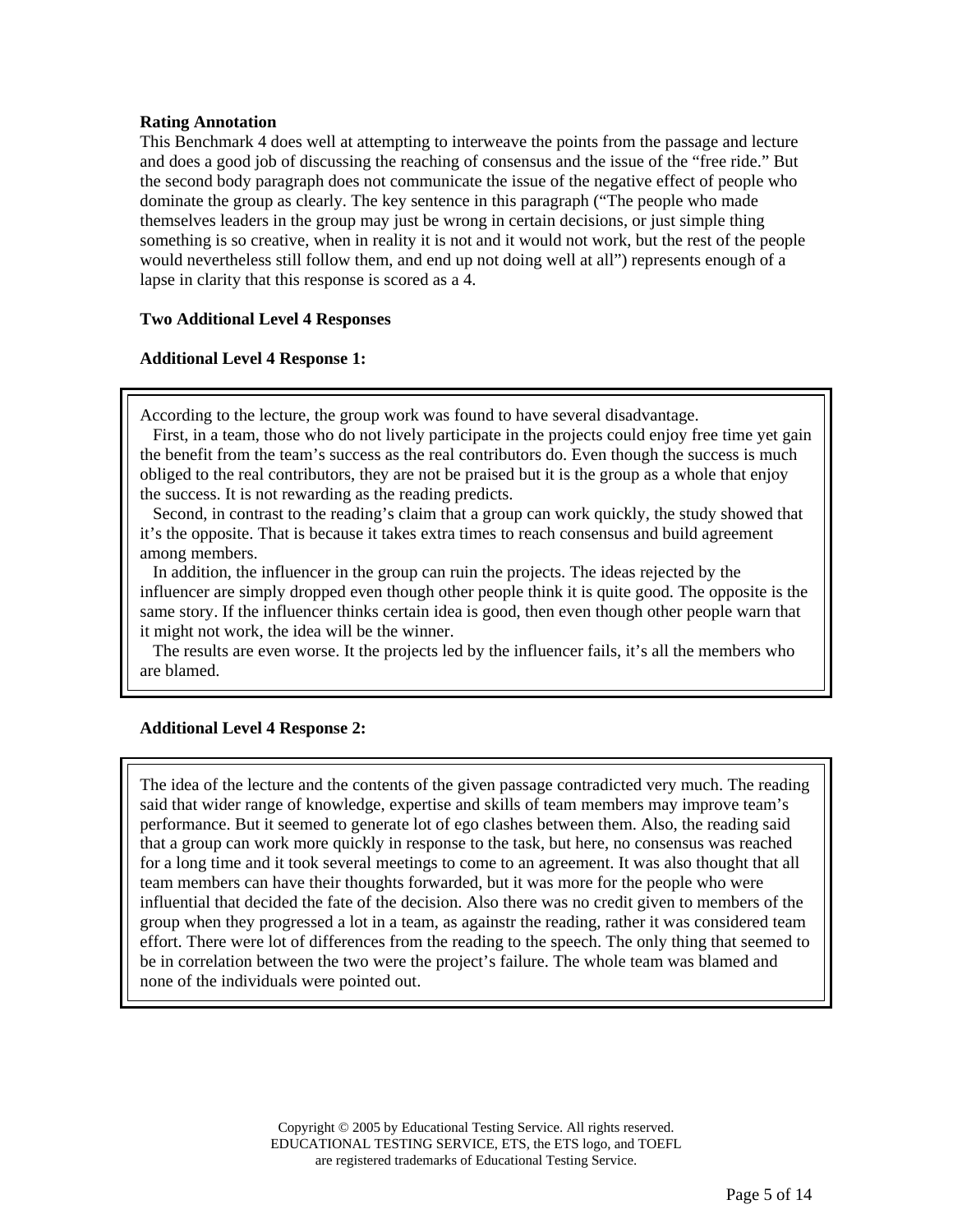## **Level 3 Benchmark Examinee Response:**

The lecturer provide the opposite opinion concerning what the article offered. The team work often bring negative effet. As we all know superficially, team work and team spirits are quite popular in today's business world and also the fashionable terms.

However, the lecturer find deeper and hiding results.

Firstly, the working results of team members can't be fully valued. For example, if a team member does nothing in the process of team discussion, decision making and final pratice, his or her work deliquency will not be recognized because we only emphasize team work. Also, the real excellent and creative member's work might be obliterated for the same reason.

Secondly, the team work might lose its value when team members are leading by several influential people in the group. One of the essential merits of team is to avoid the individule wrong. But one or two influential or persuasive people will make the team useless.

Thirdly, team work oftem become the excuse of taking responsibillity. All in charge, nobody care.

All in all, what we should do is the fully distinguish the advantages and disadvantages of a concept or widely used method. That is to keep the common sense.

## **Rating Annotation**

This Benchmark 3 response frames the issue well. The writer discusses the points about contributing ideas and about influencers in somewhat error-prone or vague and non-idiomatic language ("hiding results," "working results," and "when team members are leading by ...influential people"). The point about influencers drops off at making the team "useless" and does not fully explain the reason these influencers create problems. The final point beginning with the word "thirdly" is not fully related to the passage and lecture, and the meaning of it is unclear. This response illustrates many of typical features that can cause a response to receive the score of 3.

# **Two Additional Level 3 Responses**

# **Additional Level 3 Response 1:**

The lecture and the paragraph are completely contradictory. First of all, the lecture says that the work of the group is going to be recognized in a hole, not individually, giving no space for this last. Second, the lecture says that the work is going to take more time once that the group is going to take more discussions and take time to decide how are they going to proceed within the group work. Besides that the one who leads the group has the power, somehow, to see if the discussion is going to proceed or if it's going to be hiden, and, in this way, make his/her personal desire kept in front of the others. We can also percept that as a group there will be someones who's going to carry the group on their back and trere'll be others who'll be static without doing even a single thing. By these points of view we can see that there advantages and disadvantages in group working.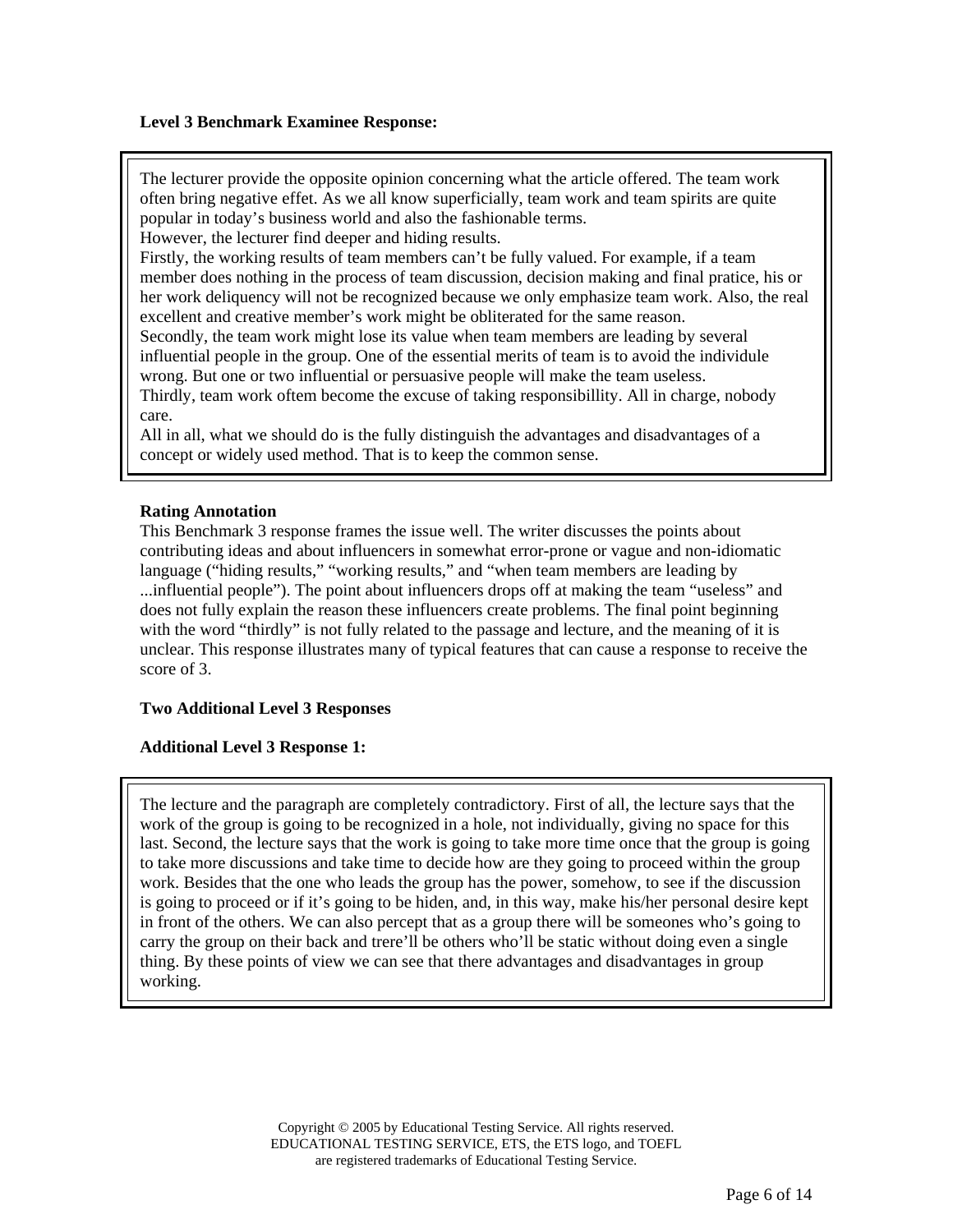# **Additional Level 3 Response 2:**

The lecturer provide the opposite opinion concerning what the article offered. The team work often bring negative effet.

As we all know superficially, team work and team spirits are quite popular in today's business world and also the fashionable terms. However, the lecturer find deeper and hiding results.

Firstly, the working results of team members can't be fully valued. For example, if a team member does nothing in the process of team discussion, decision making and final pratice, his or her work deliquency will not be recognized because we only emphasize team work. Also, the real excellent and creative member's work might be obliterated for the same reason.

Secondly, the team work might lose its value when team members are leading by several influential people in the group. One of the essential merits of team is to avoid the individule wrong. But one or two influential or persuasive people will make the team useless.

Thirdly, team work oftem become the excuse of taking responsibillity. All in charge, nobody care.

All in all, what we should do is the fully distinguish the advantages and disadvantages of a concept or widely used method. That is to keep the common sense.

## **Level 2 Benchmark Examinee Response:**

In a company's experement, some new projects were planed and acomplished by different teams. Some teams got very good results while some teams didn't. That is to say it's not nessesary for teams to achieve more than individuals do because some team members may only contribute a little in a team for they may relying on the others to do the majority.

Another thing is the recognition for the achievement by the team is for the whole team, for everyone in the team. It's not only the dicision makers in the team feel good after successfully finishing the project, but also every member in the team.

It is also showed in the lecture that in a team with one or two leaders, sometimes good ideas from some team member are dropped and ignored while sometimes they may be highly creative. In some teams decisions were made without collecting ideas from all team members. Then it would be hard to achieve creative solutions.

For those failed projects, blames are always given to the whole team even though it's the leader or someone in the team who caught the unexpected result.

#### **Rating Annotation**

Although it has the appearance of a stronger response, on close reading this Benchmark 2 suffers from significant problems with connecting ideas and misrepresenting points. For instance, the third sentence of the first paragraph seems to be getting at a point from the lecture ("some team members may contribute only a little..."). However, it is couched in such a way that makes it very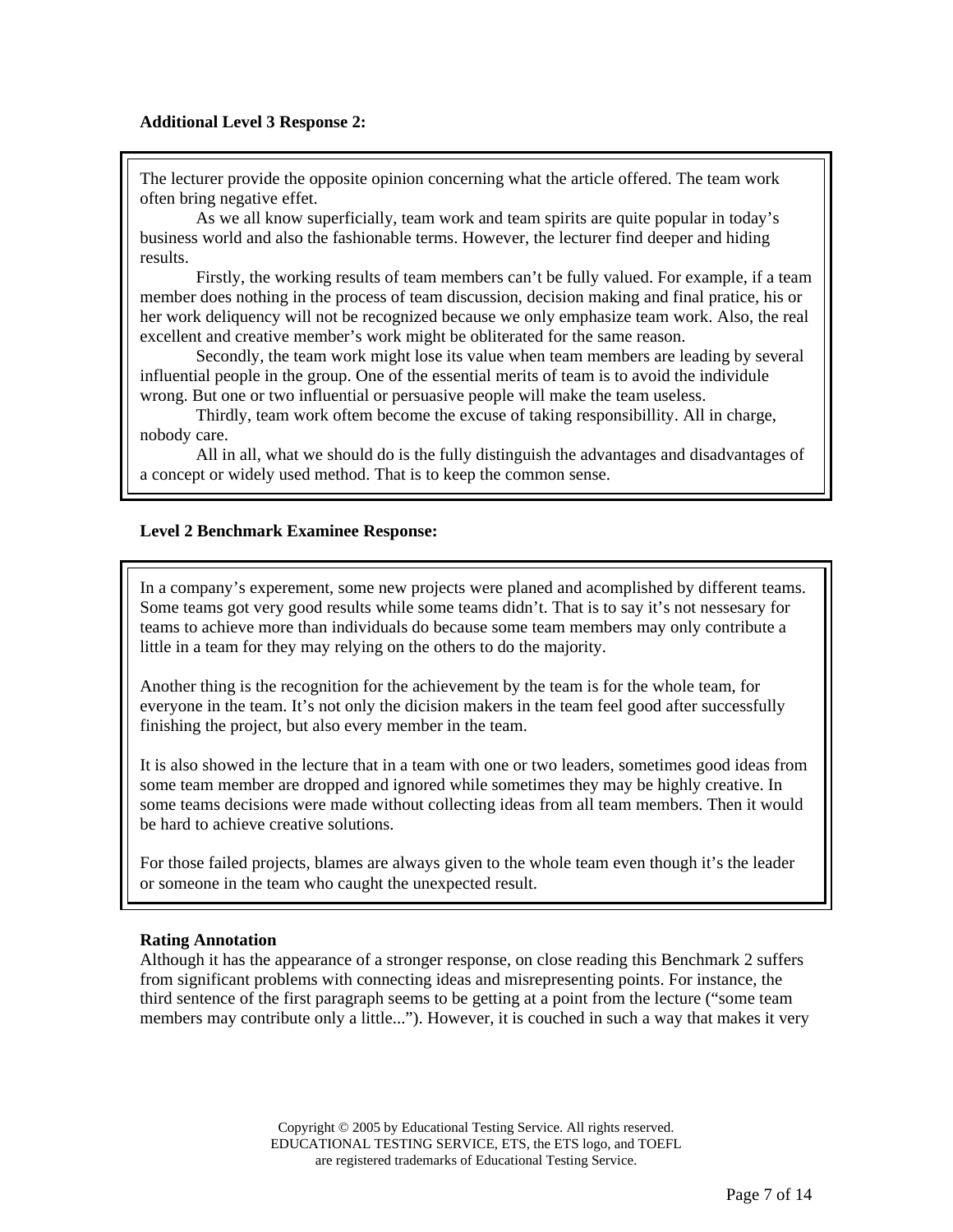unclear how it relates to the point of the task ("That is to say it's not necessary for teams to achieve more than individuals do because some team members may only contribute..."). In addition, it is not clear where the information in the second paragraph is coming from and what point the writer is trying to make. In paragraph 3, the writer tries to make a point about influencers, but again, it is not clear what information relates to what. And in the final paragraph, it is clear that the writer has misunderstood what the lecture said; the phrase "caught the unexpected result" very much obscures the real information presented in the lecture.

## **Two Additional Level 2 Responses**

## **Additional Level 2 Response 1:**

In the organization, there are many advantage for group teams to work together and make some advantages to the group. Thery are some problem that individual can be better than group; however, many problem can be done better by groups. There are many different points of views in the article and lecture about group teams work.

 In the article, ther are many advantage about working in group. First of all, the group member can share the ability, knowledge, and skill better than individual ;moreover, the greater number than individual make the job goes quicklier that individual. In the way group workers make a decision, it can be faster than individual because the work can be seperate and all member can help each other to make a faster decision.

 In the other hand, the lecture shows that the group workers may not be able to work better and faster than in dividual because making a decision by many people take longer time than individual. The instructure shows one example about group worker problems. It is about a competition between many group workers, and it seems to be more problem during the race. Finally, some of group worker fail the work because they cannot compleate the work together.

# **Additional Level 2 Response 2:**

In the listening expose a the problemas that a person in a team will find, such as not and equal work, envolving from the members. But at the end you will be evalueted as a hole, so what ever you do in your team, even though that your part, was well developed, but the end work not, your effort wont be recognize it will be criticies and also you capable of working as a member of a team

On the other side the reading presentes the benefts of working in a group, such as having more creative solutions to problems or the team will take more risk, by dividing the risk into all the members.

So in order to succed as a team, the company must put all the right elements together, to make the group work, for example all the members should have same caracteristics, for example the posibility to interact with diferent people, be patience, heard everybodys comments, responsibility, and so on but this is part of the companys procidures, the must stablish a patern to create the right team for the right problem. In this case the firm will be more productive and the members will get there recognition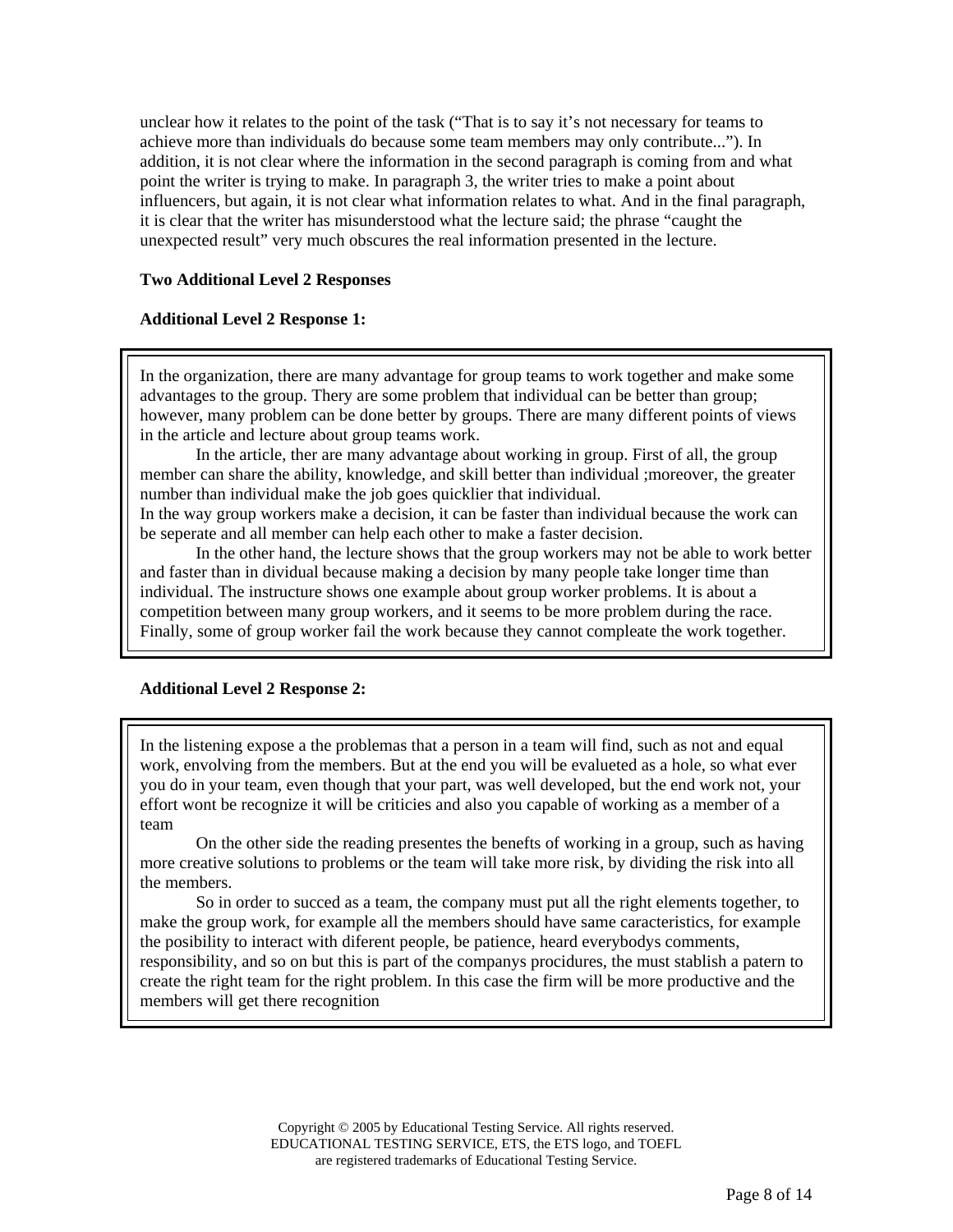### **Level 1 Benchmark Examinee Response:**

In this lecture, the example shows only one of the group succeed the project. Why the group will succeed on this project it is because of few factor.

First of all, a group of people has a wider range of knowledge, expertise, and skills than any single individual is like to prossess, and easier to gather the information and resources to make the work effectively.and the group will willingly to trey sometihing is risky decision to make the project for interesting and suceessful. it is because all the member of the group carries the differnt responsibility for a decision, so once the decision turn wrong, no a any individual one will be blame for the whole responsiblity.

On the other way, the groups which are fail the project is because they are lay on some more influence people in the group,so even the idea is come out. Once the inflenced people say that is no good, then the process of the idea will be drop down immediately instead taking more further discussion! So the idea will not be easy to settle down for a group.

The form of the group is very important, and each of the member should be respect another and try out all the idea others had suggested,then it will develop a huge idea and the cooperate work environment for each other for effectively work!

## **Rating Annotation**

The level of language used in this Benchmark 1 response is fairly low, and it is lowest in the second paragraph, which is the only reference to the lecture. Because the reader has difficulty gleaning meaning from that paragraph, the response contributes little coherent information and is therefore scored as a 1.

# **Additional Level 1 Response:**

the lecture and passage talk their relationship in the team and who the comfort . the decision that people with knowledge take in the team and solution risky decisions. the members that form part of team help the others members for

# **Task 2: Independent Writing Task: Tell the Truth**

#### *They read:*

Read the question below. You have **30 minutes** to plan, write, and revise your essay. Typically, an effective essay will contain a minimum of 300 words.

#### *They respond to:*

Do you agree or disagree with the following statement?

Always telling the truth is the most important consideration in any relationship. Use specific reasons and examples to support your answer.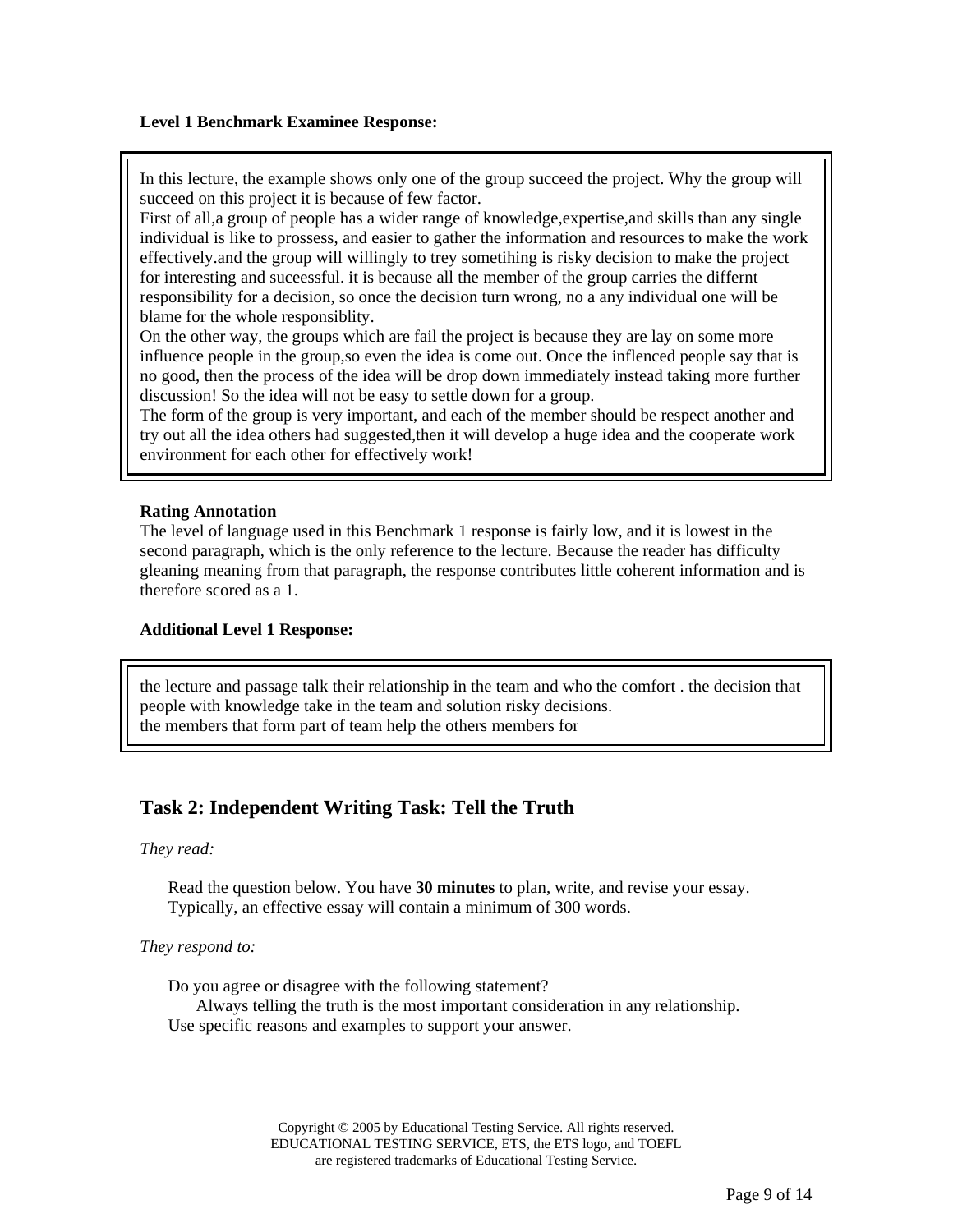# **Examinee Responses – Independent Writing Task**

### **Level 5 Response:**

the traditional virtue of telling the truth in all situations is increasingly doubted by many in today's world. many believe that telling the truth is not always the best policy when dealing with people. moreover, the line of a "truth" is becoming more and more vague. this essay will explore the importance of telling the truth in relationships between people.

we all understand that often the truth is offending and may not be a very nice thing to both hear or say. lies or white lies often have their advantages. the manipulation of white lies is the most obvious the business world. how many times have we heard that some product is "the finest" or "the cheapest"? how many times have we heard that products have such and such "magical functions"? advertising is about persuasion, and many would agree that if a company is to tell the absolute truth about it's products, no one would be interested in even having a look at the products.

the same logic applies to human relationships. if your friend had worn a newly purchased dress on her birthday and energetically asked you if it was a worthy buy, would you freely express your opinion that you had never seen a dress as the one she's currently wearing? and spoil her birthday? unarguably, hiding(entirely or particially) the truth in some situations can be quite handy indeed. confrontations and disputes can seemingly be avoided.

however, there is always the risk factor of the truth emerging sooner or later when telling an untruth. the basic trust in any relationships(businessman/customer, friends, parents/children) will be blotched, and would have an impact on the future relationship between both parties. the story of the "the boy who cried wolf" fully illustrates the consequenes of telling untruths. no one will believe you when you're telling the truth. your word will have no weighting.

in addition, another "bad factor" of telling untruths is that you have absolutely no control over when the truth(of previous untruths) will emerge, untruths breed pain in both parties: tears when the truth is uncovered after a period of time; fear and the burden of sharing a "secret". in the long run, it seems that hiding the truth is not beneficial to either party.

everyone hates betrayal. even if it is the trend to occasionally hide the truth in relationships, it is strongly recommended that not to follow that trend as the risk and the consequences of the truth unfolded overwhelms the minimal advantages one can derive from not telling the truth. afterall, it is understood that relationships are founded on "trust" which goes hand in hand with "truth". indeed telling the truth is the most important consideration in any relationship between people. always.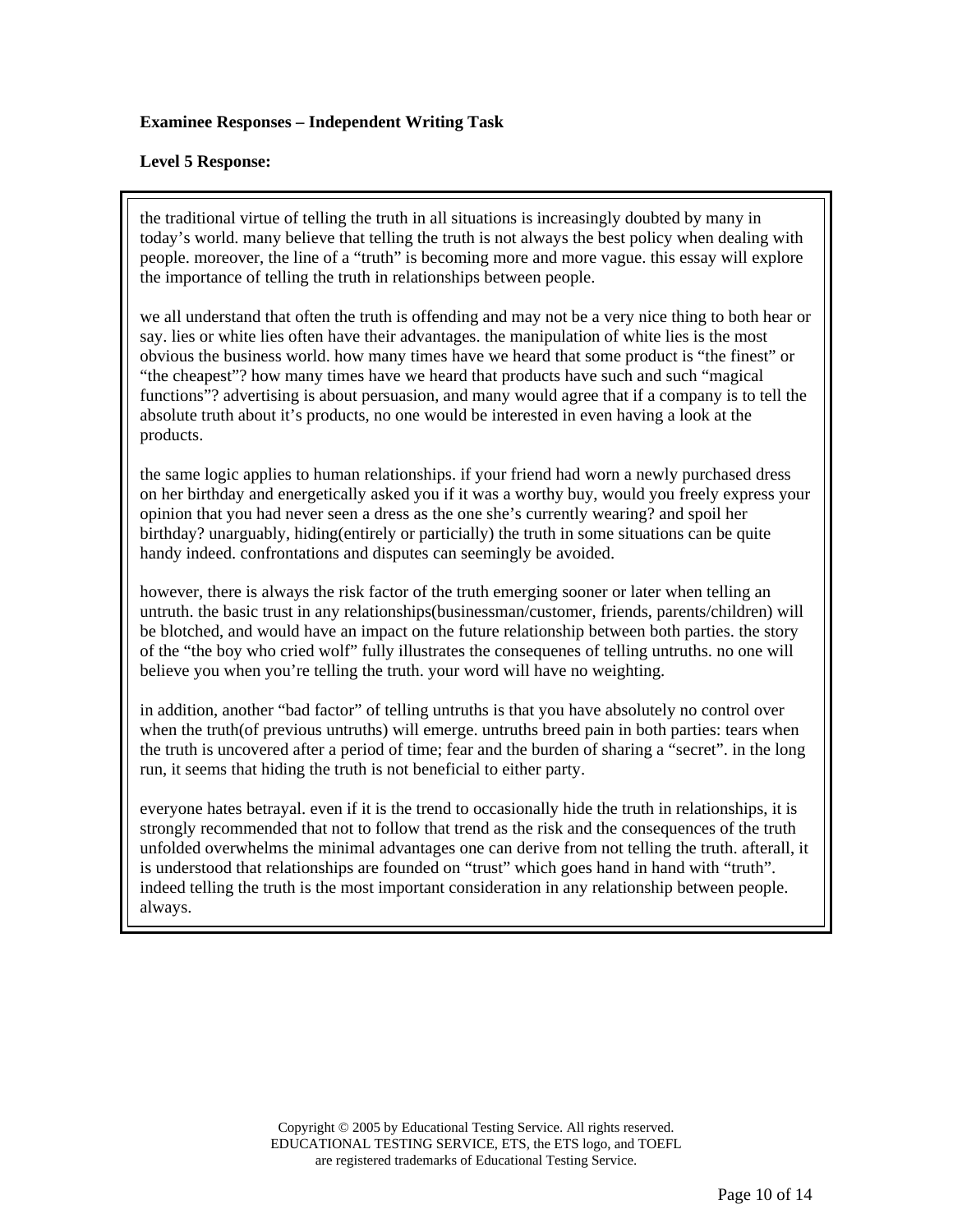# **Two Level 4 Responses**

# **Level 4 Response 1:**

I disagree with the statement above. Although I admit that honesty should be one of the most important consideration in human relationship, sometimes white-lies are neccessary not to damage the relationship.

First, it is not good to tell someone his or her faults or defects directly. By doing so, you might feel good about telling the truth, but it could hurt the people who will listen. It is naturl that people make mistakes and not everyone is perfect. Despite those shortcomings, we live together by understanding each other and tolerate those errors as we could be the one who makes the same mistakes next time. By being pointed out our mistakes or things other people think abominable, such as the way we look, the clothes we wear, the way we talk and so on, we might hate the person who criticize us rather than being thankful or correcting those.

Second, it is better not to tell someone serious facts that can possibly discourage him or her. I speak this from my experience. About one year ago, my nephew got into a terrible car accident and the doctor said he won't be able to walk again. We were all shocked and felt desprate. However, my other nephews decided not to tell the fact to their mother as she could pass off or be shocked to generate other problems of her own. I felt guilty about not telling the truth to her, who was relieved and became hopeful by the white-lies that her son would be okay. One year since, my nephew is getting better and his mother has been a good supporter. If we had told her the truth, she would have been so desparate that she couldn't have taken good care of her son and her own health would have been in danger.

All in all, even though honesty is obviously great virtue, "always telling the truth" is not the key to maintaining good human relationship. By refraining from telling the truth in certain occasions, we prevent other people from being hurt by the remarks.

# **Level 4 Response 2:**

I certainly agree with this statement. However, in situations, it may happen otherwise. It depends more on one's mental makeup and the opinion changes because of the kind of relationship he/she may have with people. If one wants a relation where he/she wants to be always in the good books of another person, he/she pretends to behave friendly and says and do things favorable to the other person. If, otherwise, he/she takes care of the other friend, he has to be himself and also correct the other person when he/she is wrong.

Truth is bitter. Let us try to explain with an example. say, our friend smokes. Everybody knows smoking is injurious to the health. If you are a person who just wants to be in the good books, you will appreciate his habits. You may comment on the smoker's style of smoking. You may say, how smoking a cigarette reflects his attitude, like he looks cool, he looks manly and his style is good. You may dislike the smell, but you just be in that place, just because you don't want to hurt him. By this, you actually don't care for the person. Whereas, otherwise, you seriously care for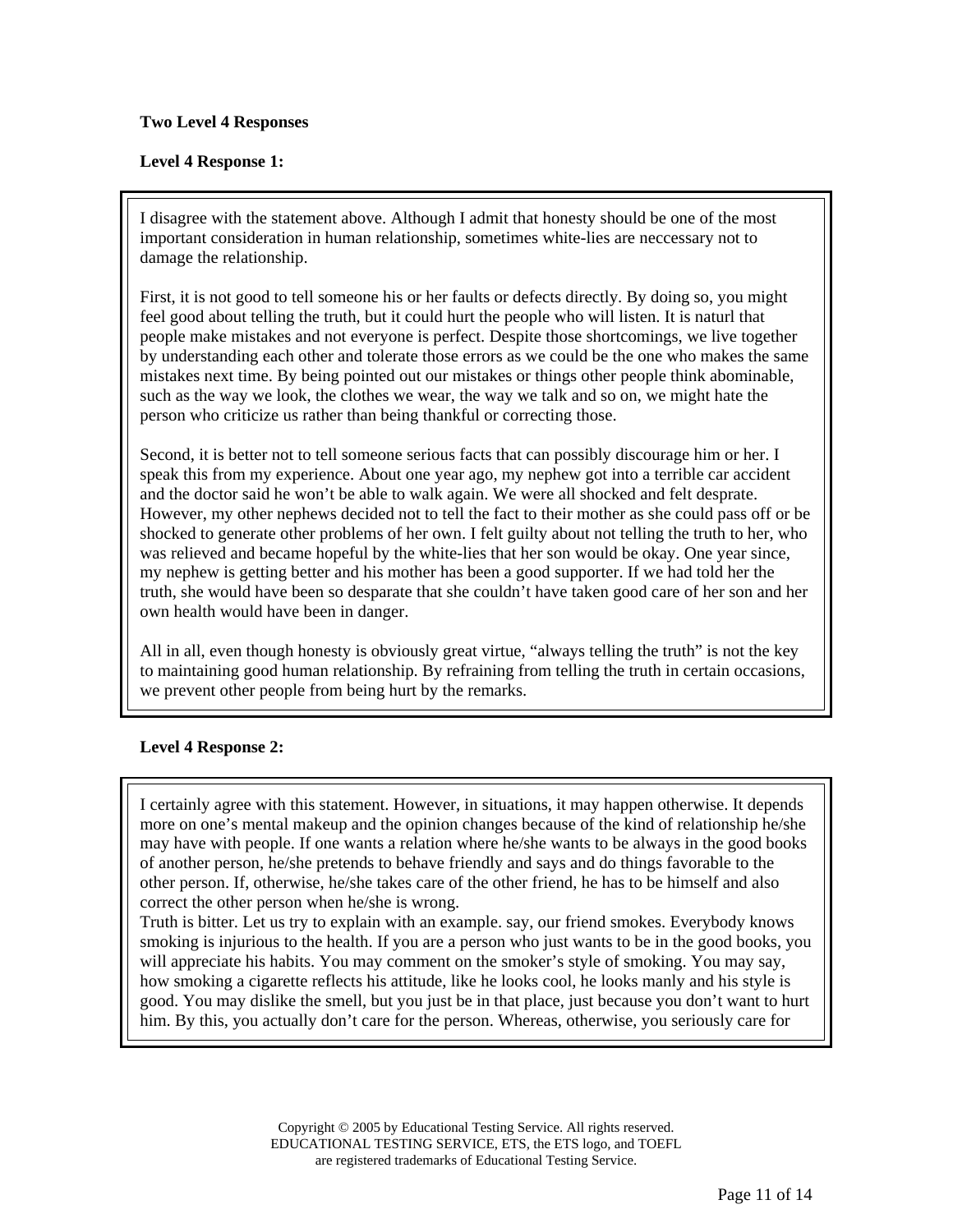# **Level 4 Response 2, continued:**

the person. You will say that the behavior is bad and you will try to make him understand how smoking will actually affect him and you. It is not only a waste of money, but it is detrimental to his health also. You will also try to educate him how passive smokers are put to risk being with a smoker.

It is always better to be yourself and tell the truth in relation with people rather than pretending to be in good relationship. It is because, he/she who considers you a friend, will love you for what you are and not for what you will be or how you will react to please him/her. He will also consider your companionship because you always make him understand what is good and bad. He will also love you for what he is when he is with you.

## **Two Level 3 Responses**

# **Level 3 Response 1:**

Telling the truth is the most important consideration in any relationship between people once you are going to deal with this person because you first of all must trust in this person, second nobody likes to be treated as a fool, and the truth makes a solid relation perdure.

Firs of all, the trust is going to keep a relation going on with confidence and confidence is something really important and you're going to trust in a person only once. If you lose the trust in someone I think that you will never more be able to trust in this person again. Will you trust a very important value to someone that has already stolen you? I bet you won't.

Second, nobody like to be seen as a fool. It's not nice been as a glown. It's not a good sensation to be kept in lies while there many people who know the truth. Can you imagine the sensation of been betrayed? How can you look at someone's face that betrayed you? A relationship, in this way, won't be nice and trustful. Once I saw that for a relationship be solid you must trust in person at the point of let yourself fell back in the person arms. I mean, you trust that the person is going to be on your back to hold you on. It won't be possible with a person that lies to you.

The truth means that you can't lie and if you can't lie you won't be able to betray, once you won't be able to hide anything. If you can't betray you're going to have a perfect relationship. The truth is really the basis of a relationship.

As a conclusion, I think that the truth is really important in a relationship because it gives you some safety in this relationship, the sensation that you won't be betrayed..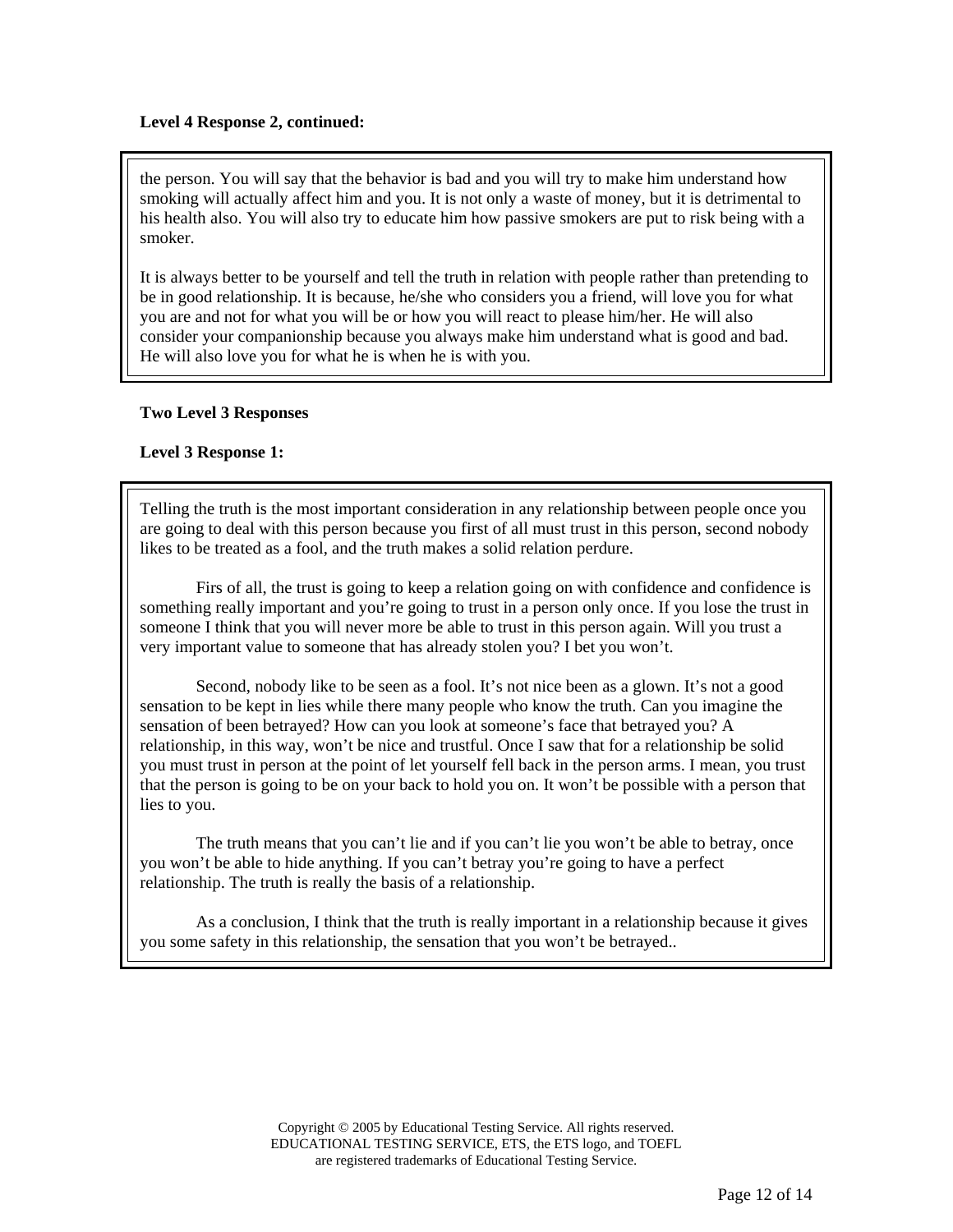## **Level 3 Response 2:**

When we were children, we were taught to tell truth. Telling truth and being honest also become the criteria of judging a person. I do think that most people prefer to live in a world of pure truth and it is also the best wish of all kind hearted people. However, what we have to face is not the dream land. Telling truth all the time could only exist in our dreams. In another word, lies could not be avoided.

I will illustrate my opinion with the following facts. In the business world, always telling truth equals to commit suicide. For example, when competitor company is asking the content of a tender or the cost of a major product, telling truth is nonsense. Furthermore, we could learn from old collegue that to keep the business secrete is to keep the position.

For those people whose profession is politics, lies is their favorite language. In order to stablize the mood of anxcious people, some times president has to tell lies to comfort the peolple so that no more serious result will hapen.

Among friends, allways telling truth will also cause lots of avoidable confllicts. For example, when a 49 years old lady ask her froend whether she is beautiful or not. If the answer is No (truth for sure). We could imagine the accompanied results. This is why we are using the term white lie to find the suitable reason to use minor lies.

However, despite all these difficulties, we should always try to be honest and tell truth as much as we could. In lots of situation, to tell truth can strengthen the relationship and deepen the communication and understanding among people. Especially among family memers, telling truth is quite necessary for every one. A family full of lie will bankrupt immediately. In a word, in different situation, we should tell different words.

# **Two Level 2 Responses**

# **Level 2 Response 1:**

The relationship between poeple is very important. It is important that people have to work together to make a better life. It is sometimes hard to keep a good relation between people. Telling the true sometimes can make people problem. In my opinion, I agree that people should always tell the true to make a good relationship beteween people but in the right time.

People should be honest to each other ever about what they are telling. It is some time important to tell the true. The story of a boy who take care the sheaps in the field is a good example. He was a good boy, but one day when he thought that lying is fun put him in a big trouble. After he lied to people, he lost his trust made him a big problem when the wolf came. This is a good example of how bad lying is. In the way to make a good relation, people should tell the true whether it may not good in some situation, but everything can be better if people learn when they should say it in the proper time. From my experiences, I used to lost my trust because I did not tell the true. When I was young, I wanted many toys , but I did not have money. I stole people money and lied about where I got the money. One day, everyone found that I stole money and lied to everyone. No one believed me any more. After I grow up and learn that lying is not good, so I always try to tell the true. It made me feel a lot better than before. However, telling the true can make prople sometimes if people don't learn about when they should say. For example, telling the true to women can make them lose their comfident and put men in trouble sometimes.